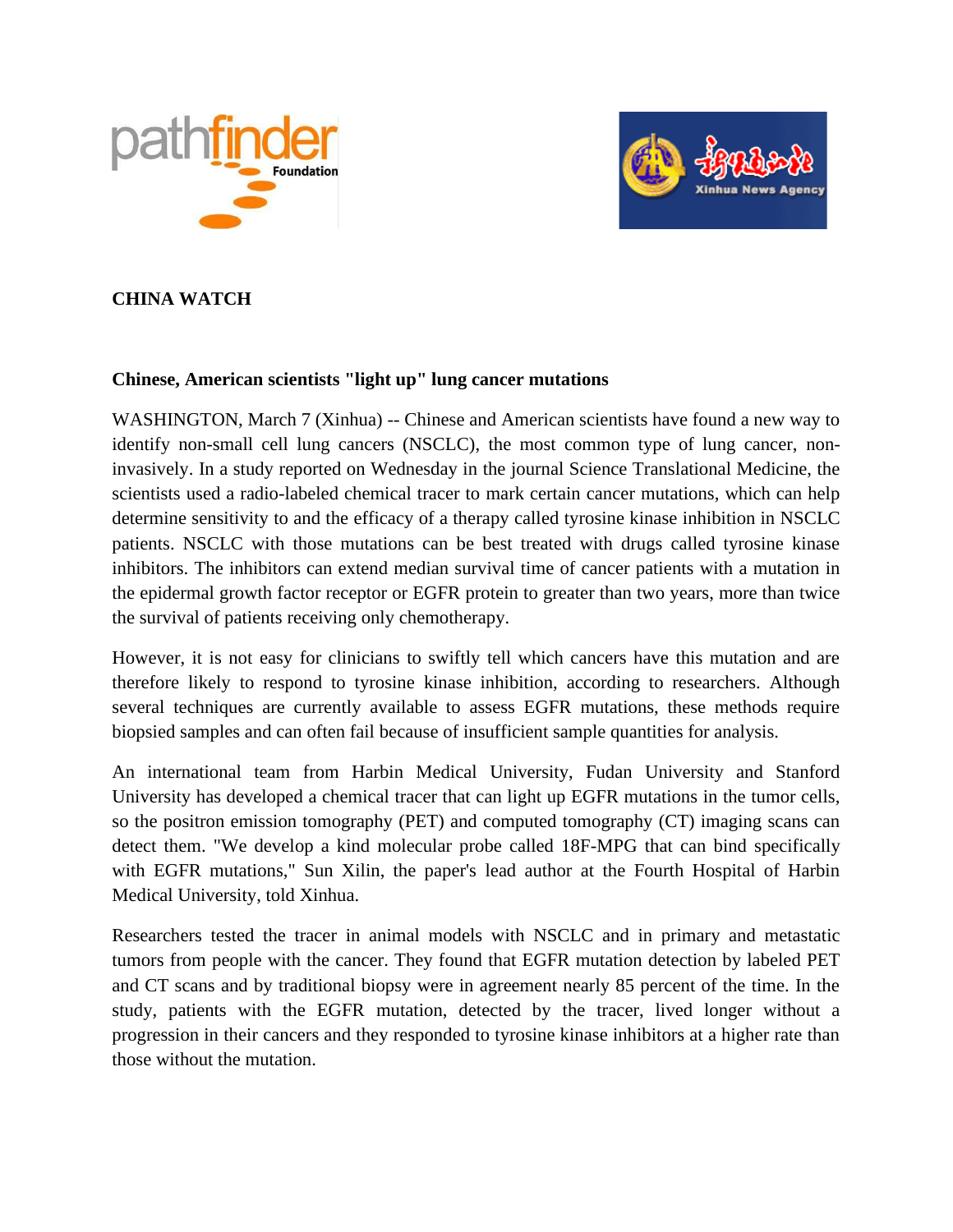"When we know EGFR mutations, a total of 70 percent of cancer patients respond to the therapy, but only 20 percent respond if we don't know their mutations," Sun said.

## **First ultra high-voltage clean power line is here!**

XINING, March 7 (Xinhua) -- China's first ultra high-voltage power superhighway for transmitting clean energy has been approved, with construction to start in the second half of the year. The 800-kilovolt direct current transmission line will extend 1,600 km across five provinces, from the Qinghai plateau in the northwest to densely populated Henan in central China, according to the State Grid, Qinghai branch. Qinghai has a large solar power capacity, reaching 9.53 million kilowatts at the end of 2017, accounting for 37.5 percent of its total power capacity. Shu Yinbiao, chair of the State Grid, said the power line will use Qinghai's advantage in clean energy resources for industrial upgrades and raise the amount of clean electricity used in Henan.

# **China to strengthen financing support for Belt and Road Initiative**

BEIJING, March 7 (Xinhua) -- China will strengthen financing and tax support to better serve the Belt and Road Initiative, a deputy finance minister said on Wednesday. The Ministry of Finance is forming an international financing cooperation center in a bid to build a long-term, stable, sustainable, risk-controllable and diversified financing system. The ministry will continue to push forward bilateral and multilateral tariff negotiations to promote the building of free trade areas, promote mutual opening up, and soundly implement the tariff concession agreements already signed with countries along the routes.

China will facilitate international tax coordination and cooperation, contribute to eliminating discrimination in tax policy making and implementation, while encouraging more countries to participate in the BEPS (Base Erosion and Profit shifting) project. The Belt and Road Initiative, proposed by China in 2013, aims to build trade and infrastructure networks connecting Asia with Europe and Africa along the ancient Silk Road trade routes to seek common development and prosperity. So far, the initiative has gained support from over 100 countries and international organizations.

## **Chinese FM calls for mutual trust with India**

BEIJING, March 8 (Xinhua) -- Foreign Minister Wang Yi Thursday called mutual trust "an issue that needs to be addressed urgently" between China and India. "With political trust, not even the Himalayas can stop us from friendly exchanges. Without it, not even level land can bring us together," Wang told a press conference on the sidelines of the first session of the 13th National People's Congress.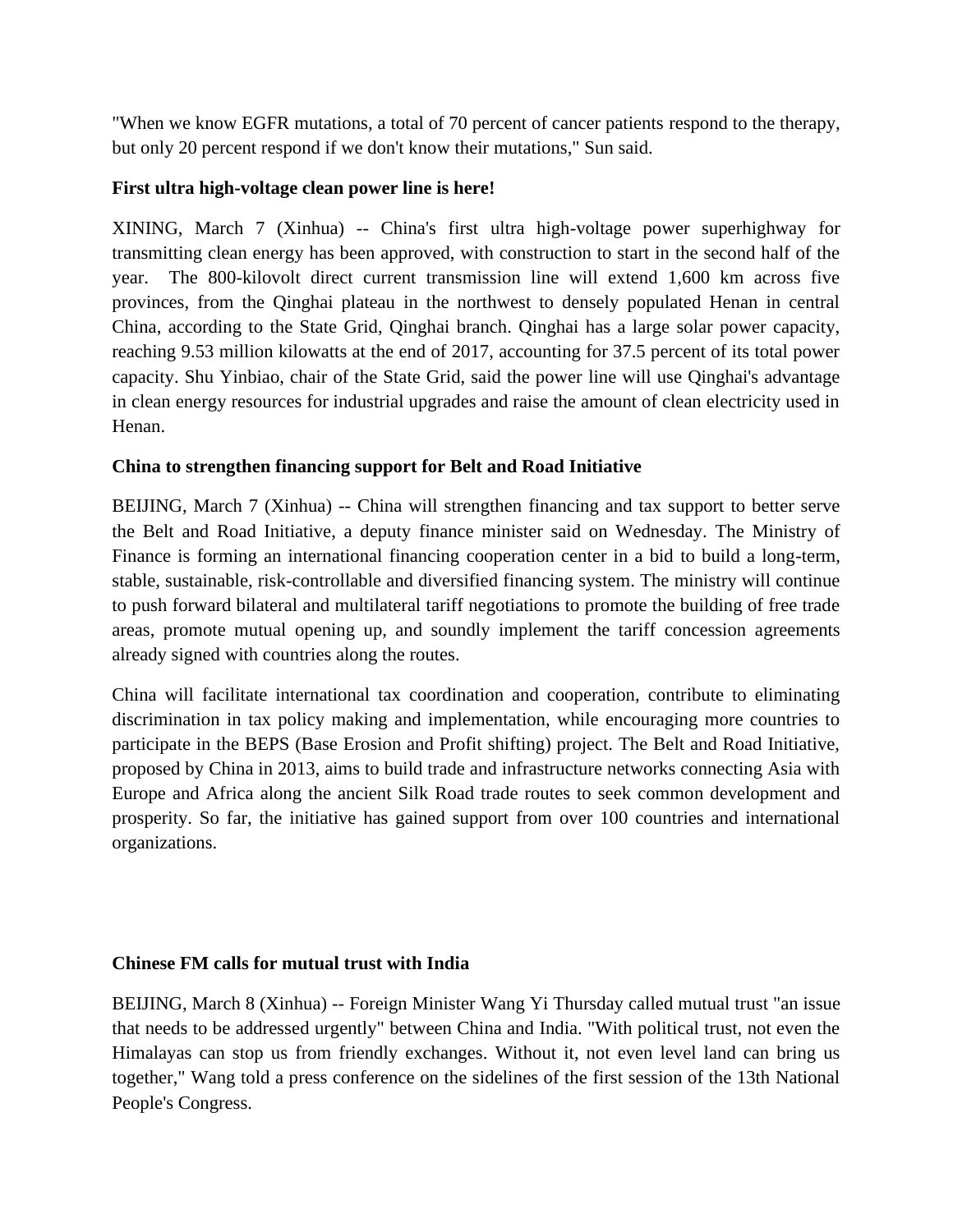When China and India, the two largest developing countries in the world, each with a population of more than 1 billion, become modernized,the two countries must do everything to empathize with and support each other, he said.

Chinese and Indian leaders have developed a strategic vision for the future bilateral ties, which is the Chinese "dragon" and the Indian "elephant" must not fight but dance with each other, he said. Stressing that shared understanding between the two countries far outstrips difference and common interests far outweigh frictions, Wang said China is willing and ready to carry on traditional friendship. He said he hopes the two sides will replace suspicion with trust, manage differences through dialogue and build a future through cooperation.

### **Chinese scientists develop DNA nanorobots to treat cancer**

BEIJING, March 2 (Xinhua) -- Chinese scientists said they have successfully created and tested the world's first autonomous DNA nanorobots to combat cancer tumors, paving the way for revolutionary cancer therapy. Scientists from China's National Center for Nanoscience and Technology (NCNST) led the research and cooperated with scientists from Arizona State University in upgrading the design of the nanorobots. The scientific study was published in Nature Biotechnology in February.

A nanorobot refers to a designed system that can perform a specific task at nanoscale dimensions. According to researcher Ding Baoquan, the DNA-based nanorobot has a tubeshaped structure with a diameter of about 19 nanometers and a length of about 90 nanometers.

"The nanorobot is exceptionally small and impossible to see with naked eyes. It is about 5,000 times smaller than the tip of a needle," Ding said. It can travel through the bloodstream searching for tumors. Once it detects a tumor, it will release its load of thrombin directly into the tumor to cut off its blood supply and "starve" the tumor to death.

As the DNA nanorobot is a natural biocompatible and biodegradable material, it is cleared out of the body after it has finished its task.

Nanotechnology has provided new opportunities for medical industry. The research was started five years ago, when NCNST researchers first looked at cutting off the tumor blood supply by using DNA-based nanocarriers. Ding said although the concept of nanorobots for medical use has previously been introduced and experiments conducted in test tubes, this is the first time that experiments have been completed on living organisms with sophisticated biological environments. The research evaluated the nanorobots in mice with tumors. The DNA nanorobots